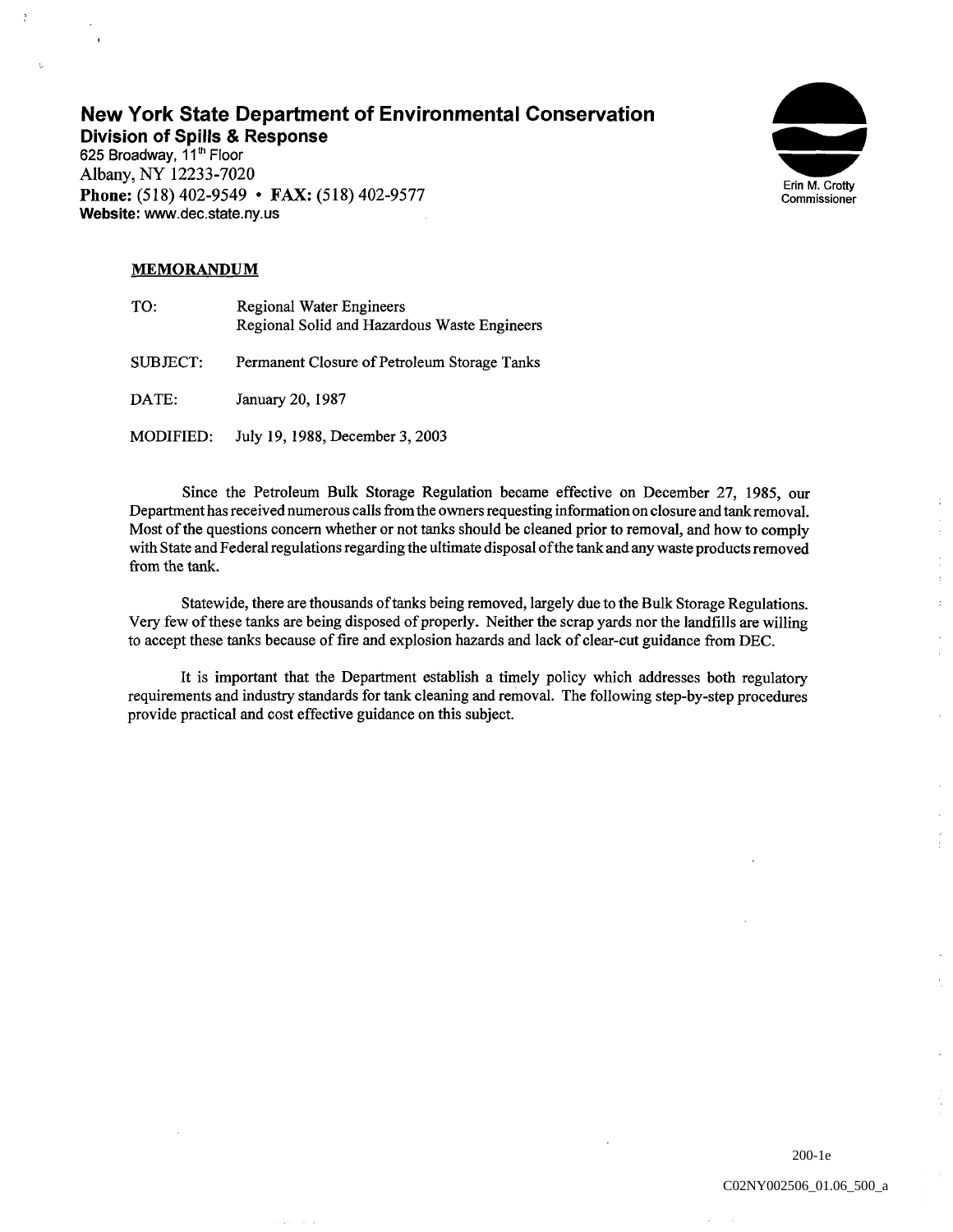### Permanent Closures of Petroleum Storage Tanks

### 1.01 Purpose

This guidance document provides information on procedures to be followed when permanently closing a tank or facility.

### 2.0 General Guidance

Where the owner of a petroleum tank or facility intends to permanently close it he must notify the Department within thirty (30) days prior to closure. In addition the owner must comply with the requirements outlined in 6 NYCRR 613.9(b). CLOSURE OF TANKS PERMANENTLY OUT-OF-SERVICE

Tank entry, if required to remove residual sludges from the storage of heavy fuel oils, and closure of tanks are very dangerous procedures Tanks that contain gasoline residues are explosive. All sources of ignition must be controlled and the tank's interior volume must be made inert. Tanks should only be entered by trained and properly equipped personnel and tanks should not be entered without positive ventilation and standby personnel. Petroleum vapors are heavier than air and will "hang" in the tank. The American Petroleum Institute (API) and National Fire Protection Association (NFPA) references listed at the end of this memorandum provide further information on safety precautions.

The following is a step-by-step procedure for the permanent closure of a petroleum storage tank. The procedures outlined in specific to underground gasoline storage tanks. Oil storage tanks should be treated in a similar way except for differences noted in the following:

#### 3.0 Procedures for Removal of Underground Tanks

- Remove all product to its lowest draw-off point (Figure 1).  $\mathbf{1}$ .
- $2.$ Drain and flush piping into the tank (one or two gallons of water should be sufficient).
- The liquid below the draw-off point is a "tank bottom" and must also be pumped out.  $3.$ The use of a handpump or a vacumn pump is needed. About 6" of liquid remains in the tank below the lowest draw-off point; this is equivalent to  $150$  gallons for a typical  $4,000$ gallon tank. This liquid consists of a floating layer of product, water and sediments (Figure 2). Pump out the entire tank bottom including the remaining product layer. The petroleum product can later be reclaimed through physical separation
- $\overline{4}$ . Dig down to the top of the tank and expose the upper half of the tank
- 5. Remove the fill tube and disconnect the fill, gauge, product and vent lines. Cap or plug open ends of lines which are not to be used further
- 6. Temporarily plug all tank openings, complete the excavation, and remove the tank, placing it in a secure location. Tank must be blocked to prevent movement.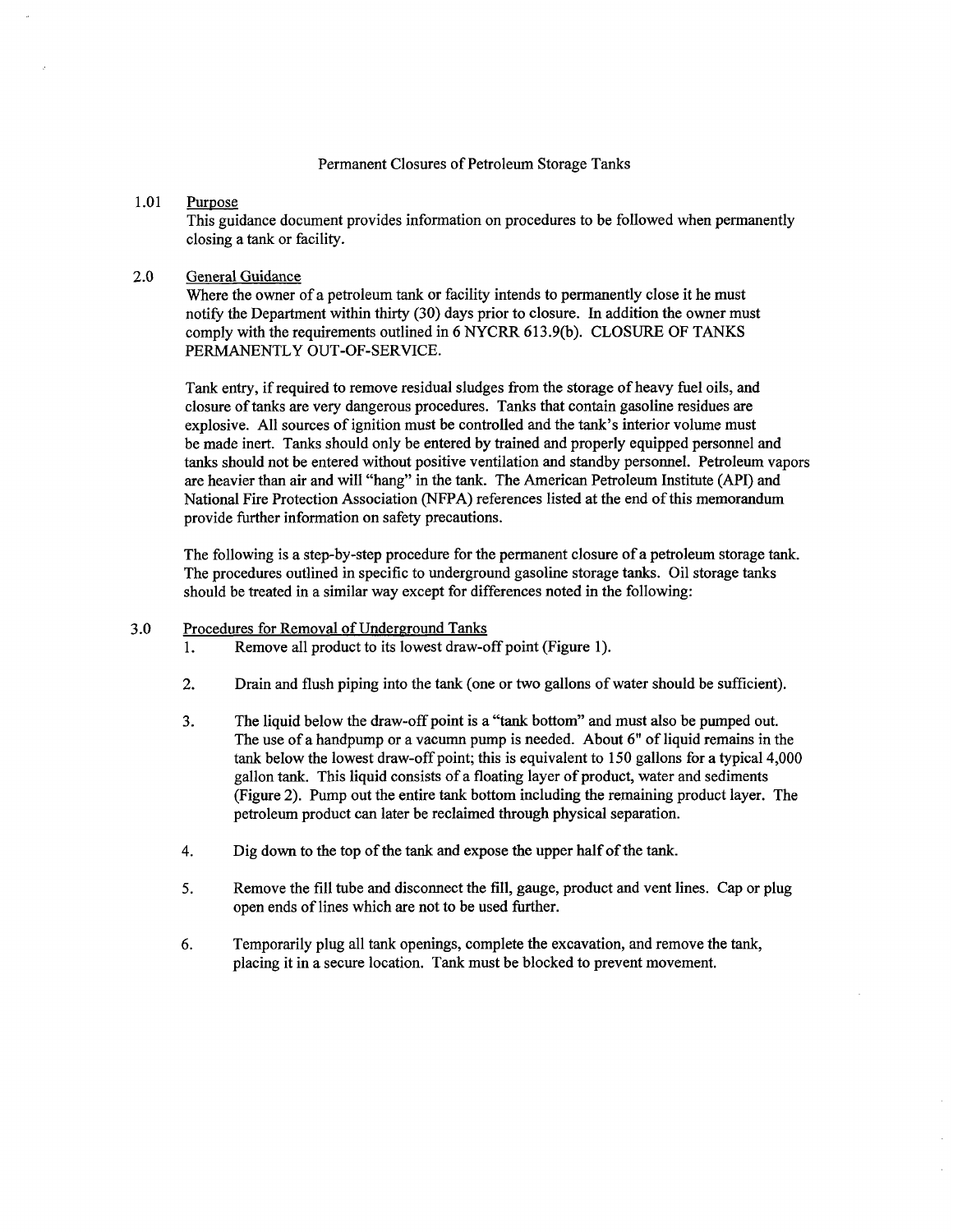

 $\overline{z}$ 

 $\frac{1}{2}$ 

 $\hat{\boldsymbol{\epsilon}}$ 

 $\bar{z}$ 





l.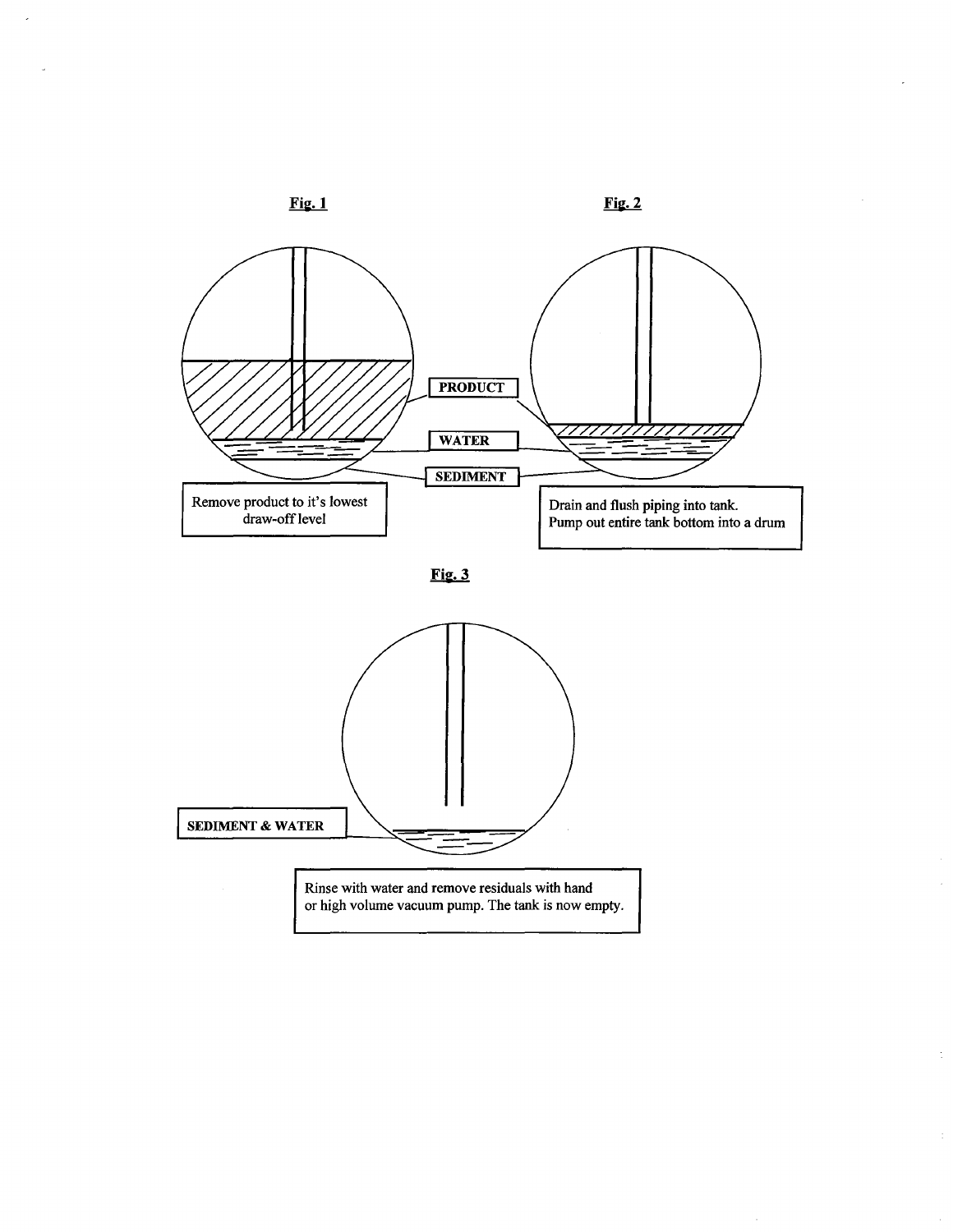- 7. The tank should be made safe by using one of the following methods. In all methods, the tank atmosphere should be checked to ensure that petroleum vapors have been satisfactorily purged from the tank. (See  $3.08$ ).
	- Addition of dry ice; 1.5 pounds per 100 gallons of tank capacity. The dry ice a. should be crushed and distributed evenly over the greatest possible area of the tank's interior. As the dry ice vaporizes flammable vapors will flow out of the tank. Therefore, observe all safety precautions regarding flammable vapors.
	- An alternative to dry ice is to introduce CO2 gas directly into the tank (via the fill  $<sub>b</sub>$ .</sub> line) to purge flammable vapors. A minimum of one 75 lb. cylinder of  $CO2$  gas per 2000 gallons of tank volume should be used. Care must be exercised to prevent buildup of any static charge. The nozzle must be bonded or grounded and the gas introduced slowly to reduce static
	- c. The use of a nitrogen gas is another acceptable method for inerting a tank. Vapors within the storage tank must be displaced with an amount of nitrogen gas equal to or greater than the volume of the tank atmosphere. Bonding or grounding of the nozzle or hose to prevent static buildup is recommended
	- Positive ventilation using an air eductor is another method of purging flammable d. vapors from a tank. This is a very dangerous procedure and is not recommended for on-site purging of flammable vapors especially in high density urban areas

During any tank purging operation ignition sources must be controlled. A safer alternative may be to cap the tank and plug all corrosion holes leaving  $a$  1/8" hole for pressure relief and haul the tank to a secure area where it can be safely degassed. This alternative should only be allowed where an explosion meter check shows that the interior is vapor rich and therefore above the upper explosive limit or where the explosion meter shows that flammable vapors are below the LEL (Lower Explosive Limit) (See 3.0, 8). Tank should also be clearly marked "not gas freed".

NOTE: If desired, the tank may be degassed prior to removal from the excavation  $(Step 6)$ . If this option is selected, one must carefully check the tank interior and the excavation for flammable vapors to insure that such flammable vapors have been satisfactorily removed. In this case, the vent line must remain connected and open until the purging procedure is complete

NOTE: Federal regulations under the authority of the U.S. Department of Transportation (49CFR Section 172.500 et seq.) also require that tanks which have been purged but are being transported must be properly placarded on the ends and sides with a "Flammable" placard with the appropriate UN Number (1203 or 1993) attached.

- The tank atmosphere must be tested to ensure that the tank is safe.
- 8.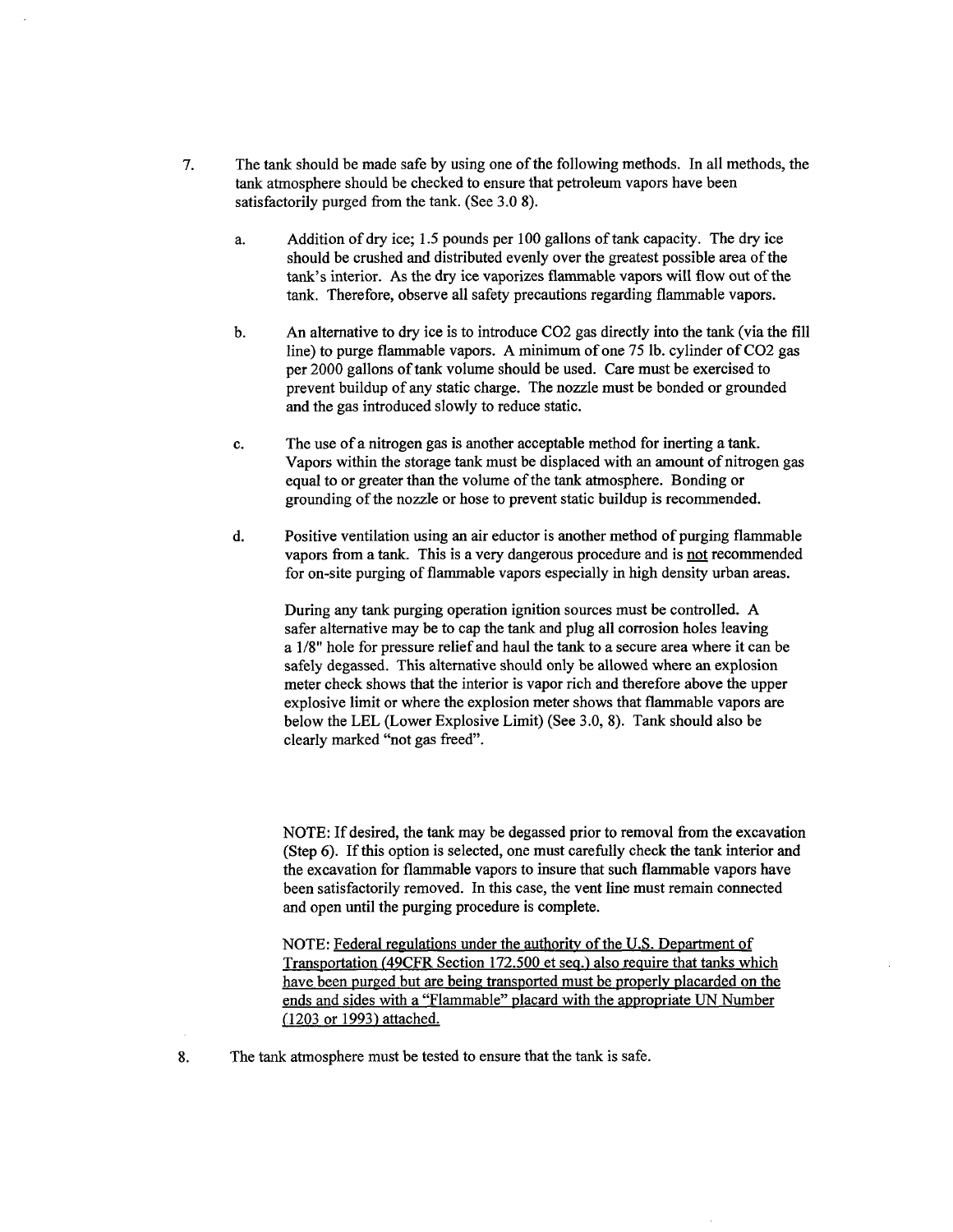If one of the first three methods  $(7a, b, or c)$  was chose to inert the tank, the tank interior should be tested with an oxygen meter. The oxygen meter will give a reading of % oxygen per volume. For a safe condition, the reading should be  $6 - 7\%$  oxygen.

If the last method (7d) was chosen to purge the tank, the tank interior should be tested with a CGI or an explosion meter. The explosion meter will give a reading of  $%$  LEL (Lower Explosive Limit). For a safe condition the reading should be  $10-20\%$  LEL.

If the tank is not in a safe condition, then the purging or inerting process must be continued until the tank tests safe

- 9. Tanks can be cleaned at this point (see 3.0, 12) or moved to a tank storage yard for cleaning. If the tank is to be moved to another site prior to cleaning, it must be transported by a licensed waste transporter (See  $6.0, 1$ ).
- 10. Before the tank is moved from the site plug or cap all holes. Use screwed (boiler) plugs to plug any corrosion leak holes. One plug should have a  $1/8$  - inch vent hole to prevent the tank from being subjected to an excessive pressure differential caused by extreme temperature changes
- 11. The tank should be secured to a truck for transportation to a disposal or temporary storage site. The tank should be secured so that the vent hole is at the uppermost point of the tank. Tanks should be stored only long enough to clean and cut them up or otherwise process them for fmal disposal as described in Step 12 It is recommended that tanks should not be stored for a period greater than ninety days prior to final disposition.
- 12. The final step is to dispose of the junked tank. Once properly emptied\* and cleaned, petroleum storage tanks are not a hazardous waste and hence, may be disposed of at a landfill permitted under part 360 or at a scrap yard.

In order to make a tank acceptable for disposal at a scrap yard or sanitary landfill, or if the tank will be put to use for another purpose (such as a holding tank), the following steps should be taken

- 1. The tank interior should be cleaned by a high-pressure spray rinse. The water collected from this operation should be disposed of in the same manner as the tank bottoms. Please refer to section  $6.0$ .
- $2.$ A tank which is being discarded should then be cut into several pieces to make it acceptable for disposal at sanitary landfill or scrap yard

Any residues or solid wastes should be collected and disposed of in accordance with solid and/or hazardous waste regulations.

NOTE: The cleaning process described in step a. is acceptable for all storage tanks except for large  $#5$  or  $#6$  fuel oil storage tanks. The tar and sludge remaining in these tanks must be removed by manual cleaning methods. Tank entry for cleaning requires protective clothing, auxiliary air and masks for personnel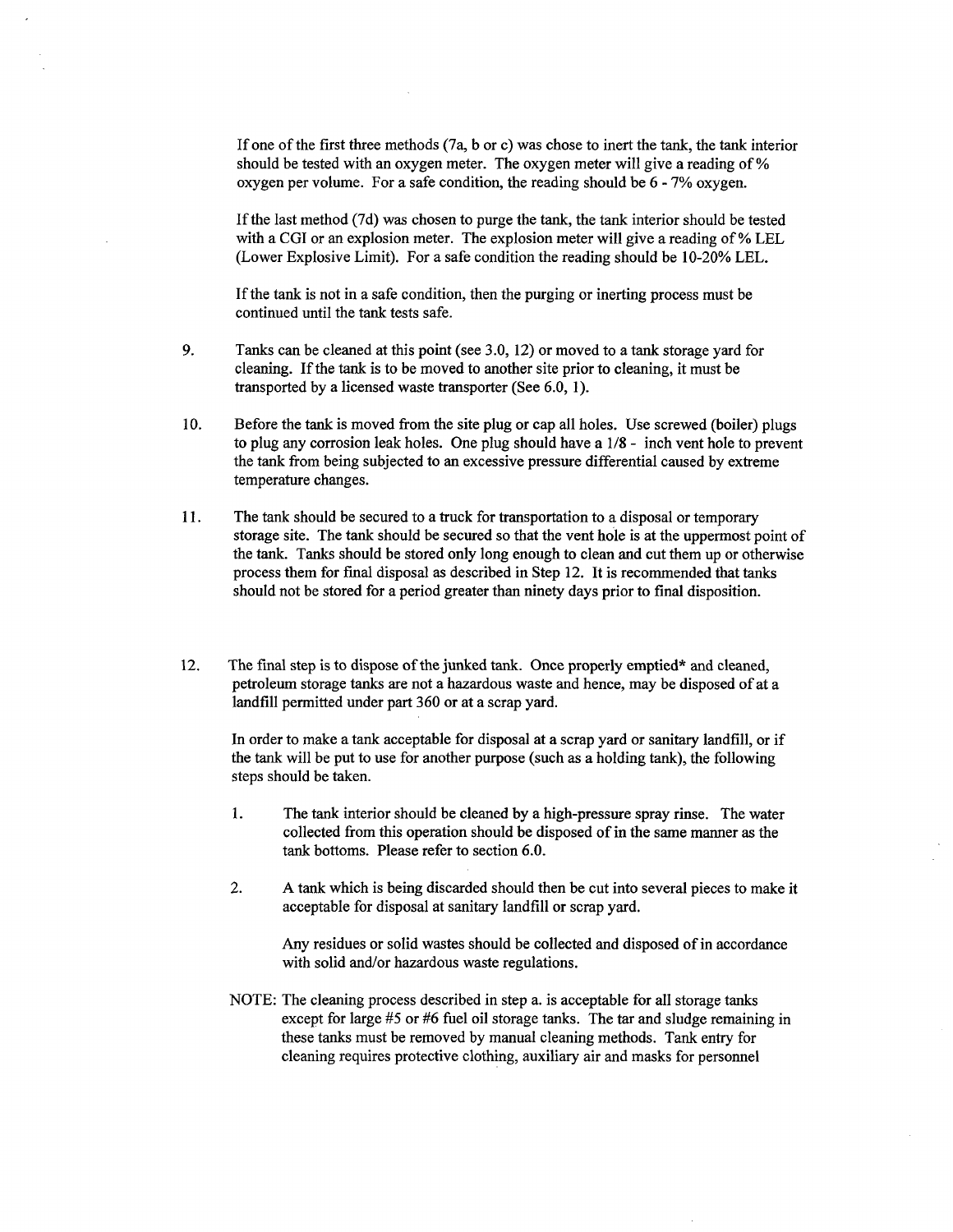involved. If leaded fuel was stored, particular attention should be given to API publication 2015A.

### 4.0 Tank Abandonment In Place

The following is a safe method for abandonment of underground tanks in place. Abandonment in place is usually less costly than removal; however, this is not necessarily so when proper procedures for abandoning tanks are carefully followed We strongly encourage tank removal over abandonment in place

The following conditions may prohibit abandonment of underground tanks in place

- 1. Local regulations specify tank removal
- $2.$ The tank is suspected of having leaked as a result of documented evidence. Evidence such as inventory records and/or tank test results may be used

\*For purposes of this policy "Empty" shall be defined as in 6NYCRR Part 371. Section 371.1(f)(2)(i). investigate the site and perform cleanup of

During the tank closure process product or product contaminated soil or ground  $3.$ water is discovered. The tank may have to be removed to contaminated soil.

If abandonment in place is selected then the following steps must be taken

- $1.$ Remove all flammable liquid which can be pumped out
- 2. Drain and flush piping into the tank
- Remove tank bottoms and any remaining product as described under step 3. 3 for tank removal.
- 4. Remove the fill (drop) tube. Disconnect the fill gauge and product lines. Cap or plug open ends of lines which are not to be used further. The vent line should remain connected until the tank is filled
- 5. The tank should now be purged of flammable vapors as described in tank removal, step 7, section 3 above.
- 6. As soon as the petroleum vapors are satisfactorily purged from the tank cut one or more large holes in the tank top. This can be accomplished by drilling a hole into the tank and using a backhoe to tear a "three-point" hole into the tank
- 7. At this point, the tank interior should be cleaned with a high pressure rinse using as little water as possible to remove loose scale, corrosion and residual product. In the case of a fuel oil storage tank where large amounts of sludge and/or tar may be present, it may be necessary to enter